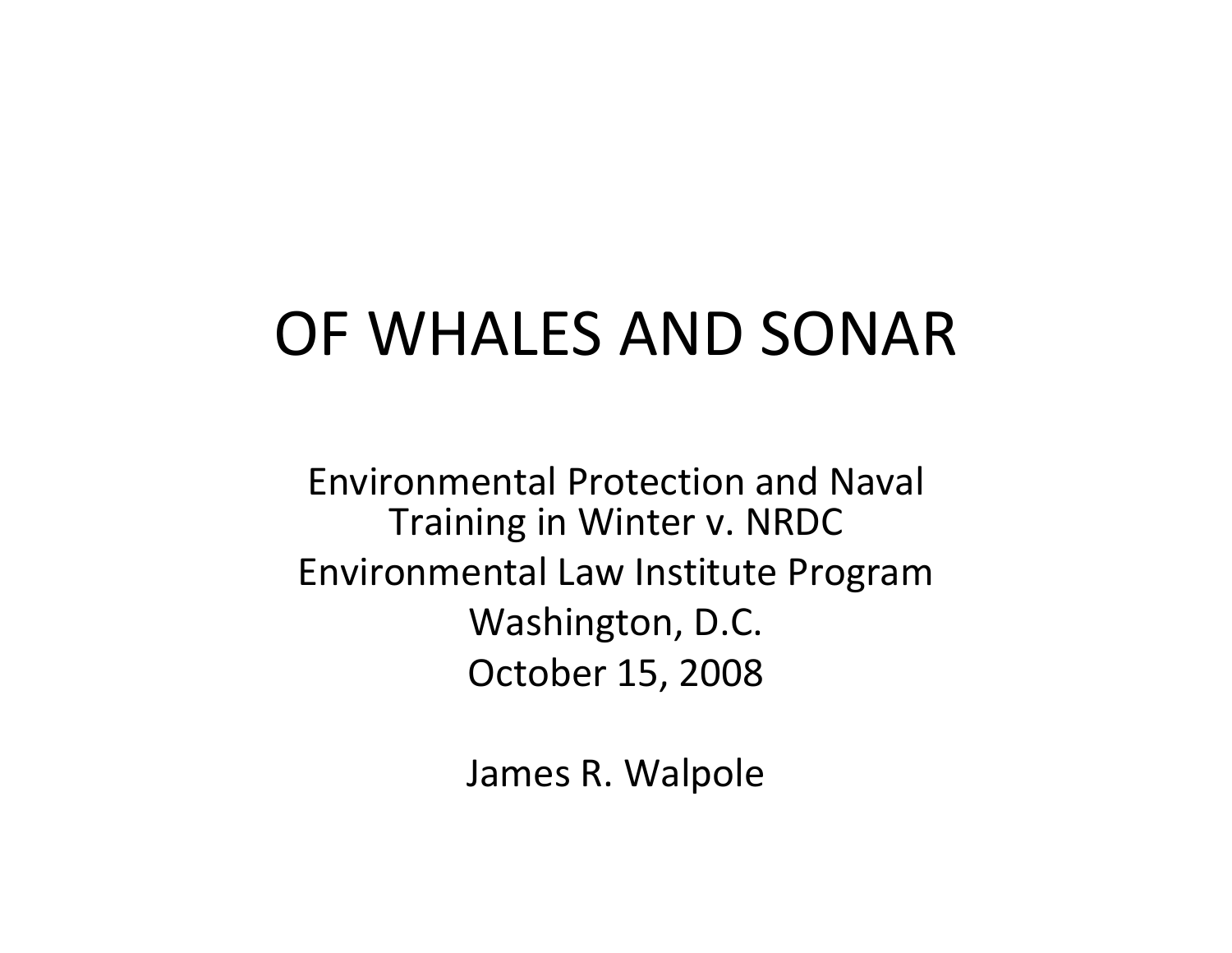### OVERVIEW

- Winter v. NRDC important, complex, unusual case – facts and law; I did not work on case
- National security
- Protection marine mammals
- Significant Naval training
- Preliminary Injunctions, opinions by District and Circuit courts
- Action by President, Navy CNO
- Finding of "emergency circumstances" CEQ
- Declarations by respected scientists
- Expedited Supreme Court proceedings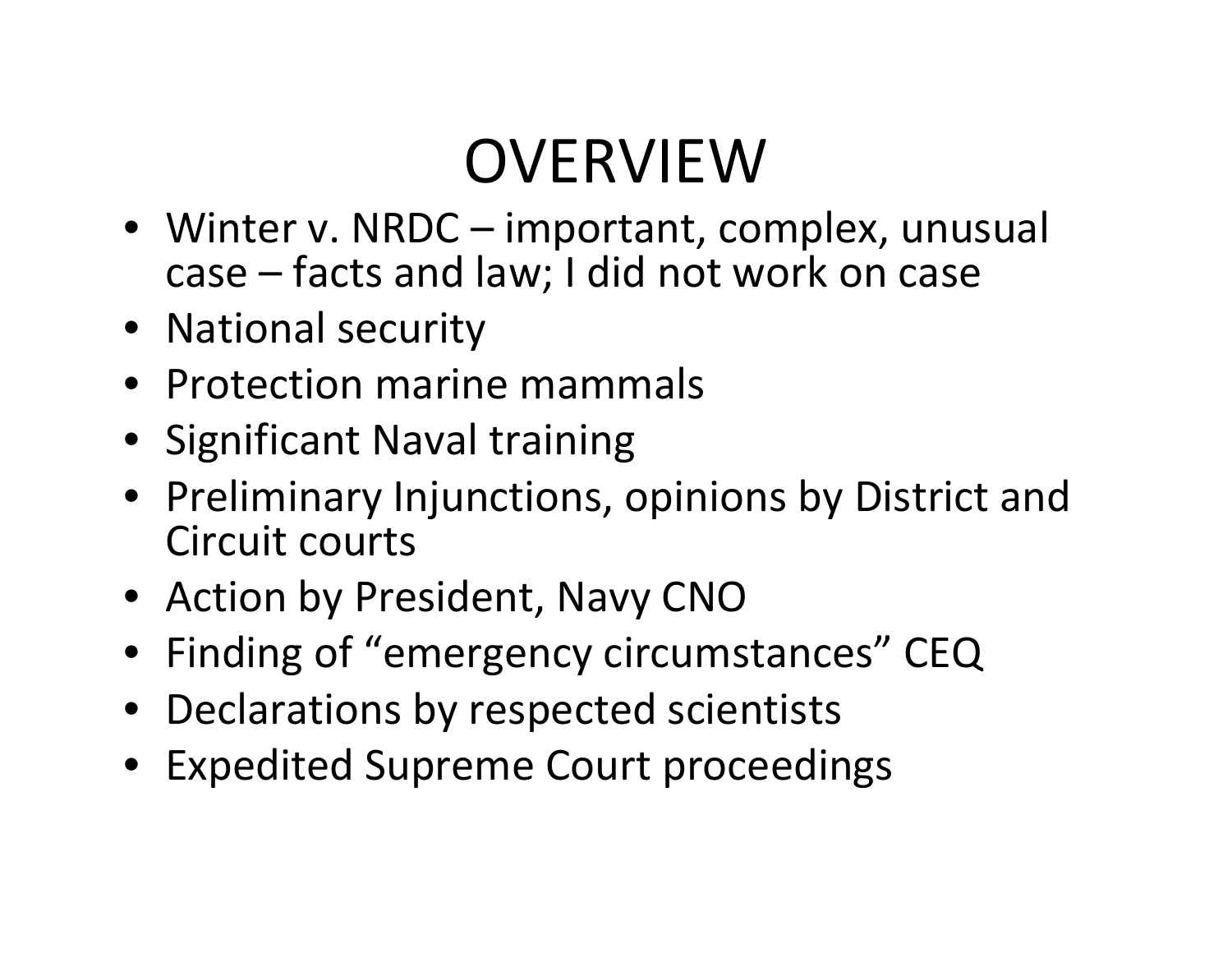- Substantial number of issues: legal, factual
- Thousands pages briefs, appendices
- Important to U.S., Navy, NRDC, public
- Will discuss several issues argued, not all
- Will include references to last week's Supreme Court oral argument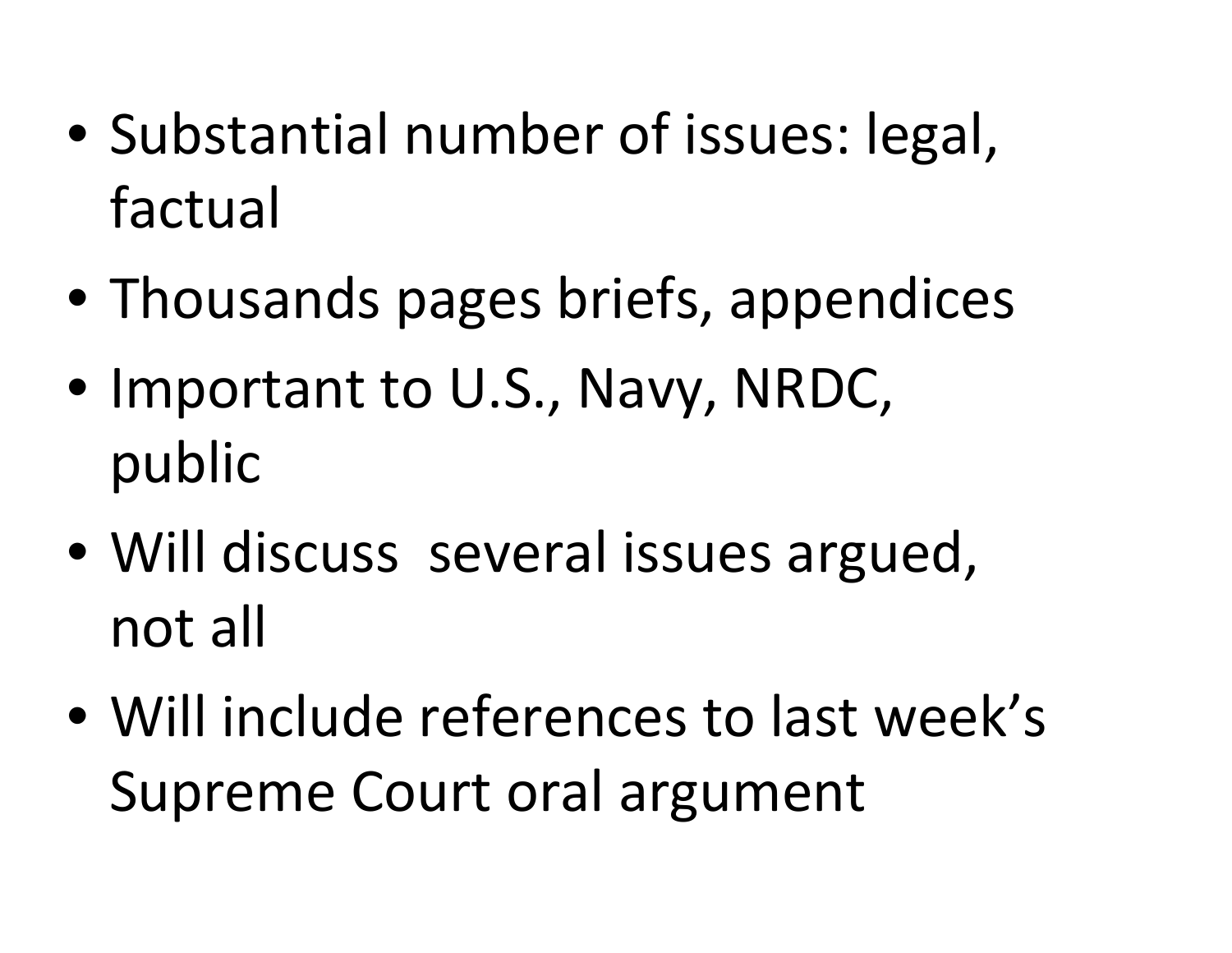#### Petition to review 9<sup>th</sup> C. decision

• "The Ninth Circuit has affirmed <sup>a</sup> preliminary injunction that jeopardizes the Navy's ability to train Sailors and Marines for wartime deployment during <sup>a</sup> time of ongoing hostilities. The decision poses substantial harm to national security, and improperly overrides the collective judgments of …the Nation's top naval officers…"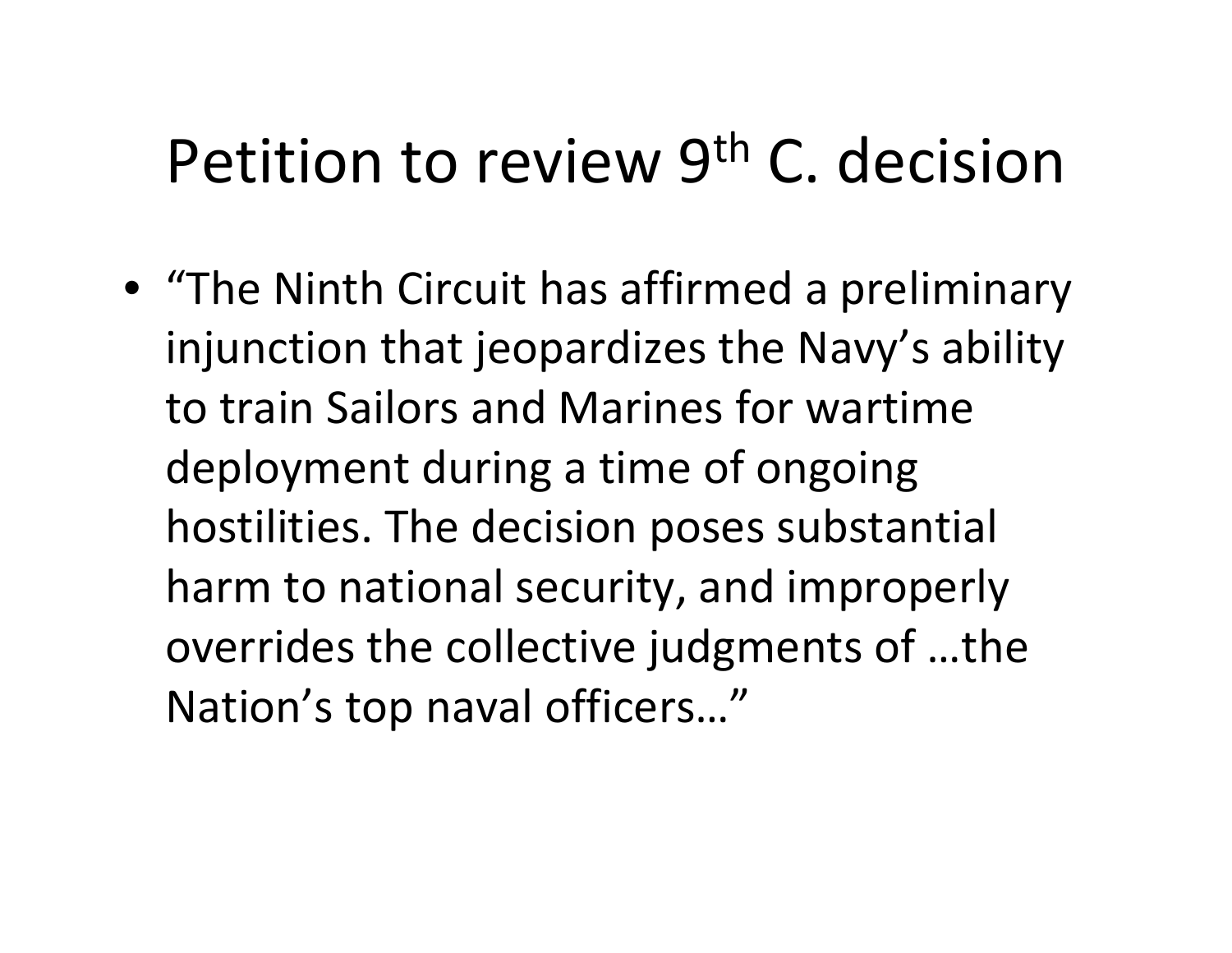#### CEQ authority to find "emergency circumstances"

- D.Ct. found insufficient record support, no deference to CEQ
- 9<sup>th</sup> C. upheld, no deference
- Souter (and Ginsburg) questioned CEQ authority for finding "What is the statutory authority for them to engage in (this type of ) rulemaking ?"
- Alito "…how much deference, if any, do you think the district court was obligated to give to the Navy on that military issue… Is judge Cooper an expert on submarine warfare?"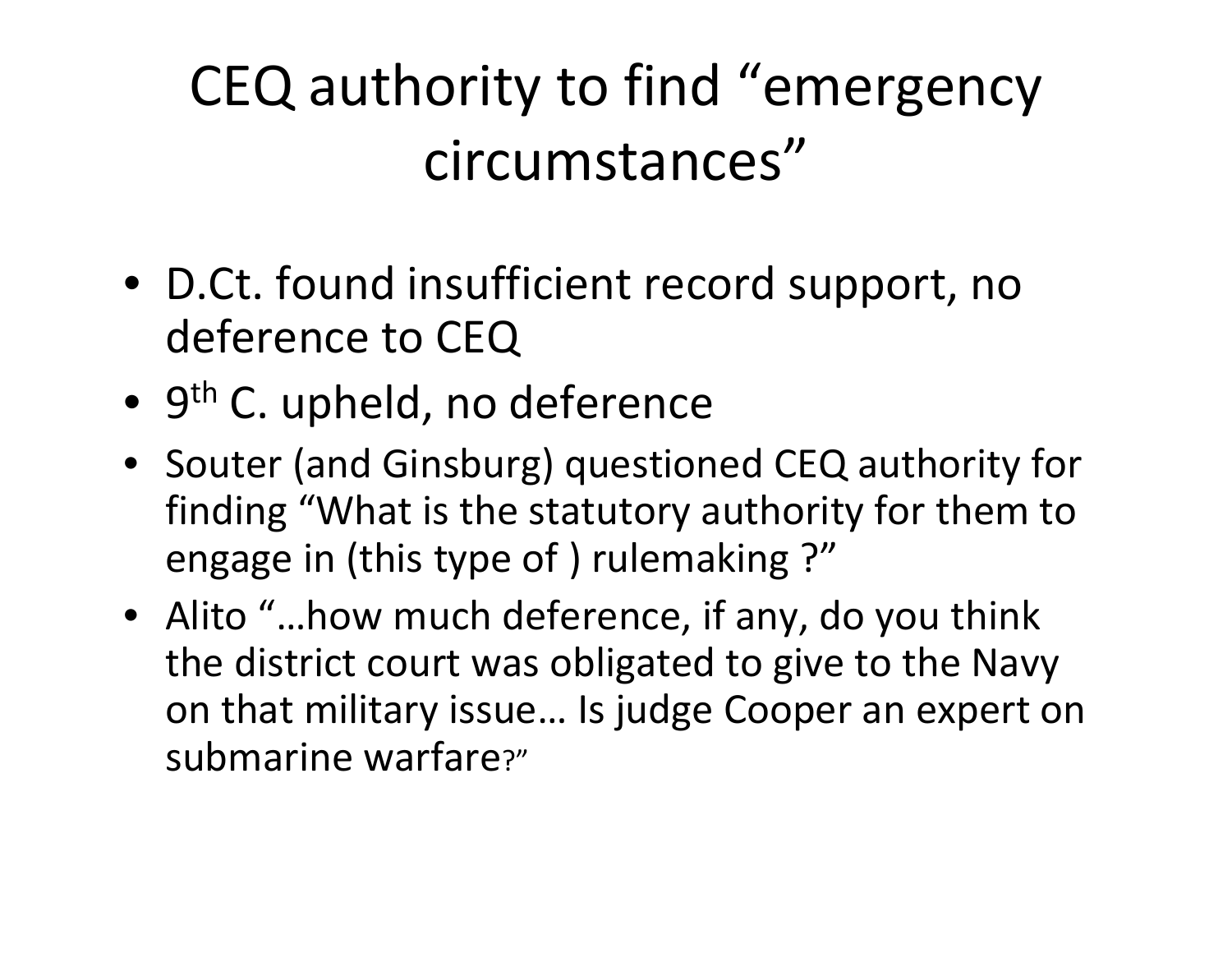• Souter "…to the extent there was an emergency, wasn't the emergency caused by the failure of the Navy to take any timely action?"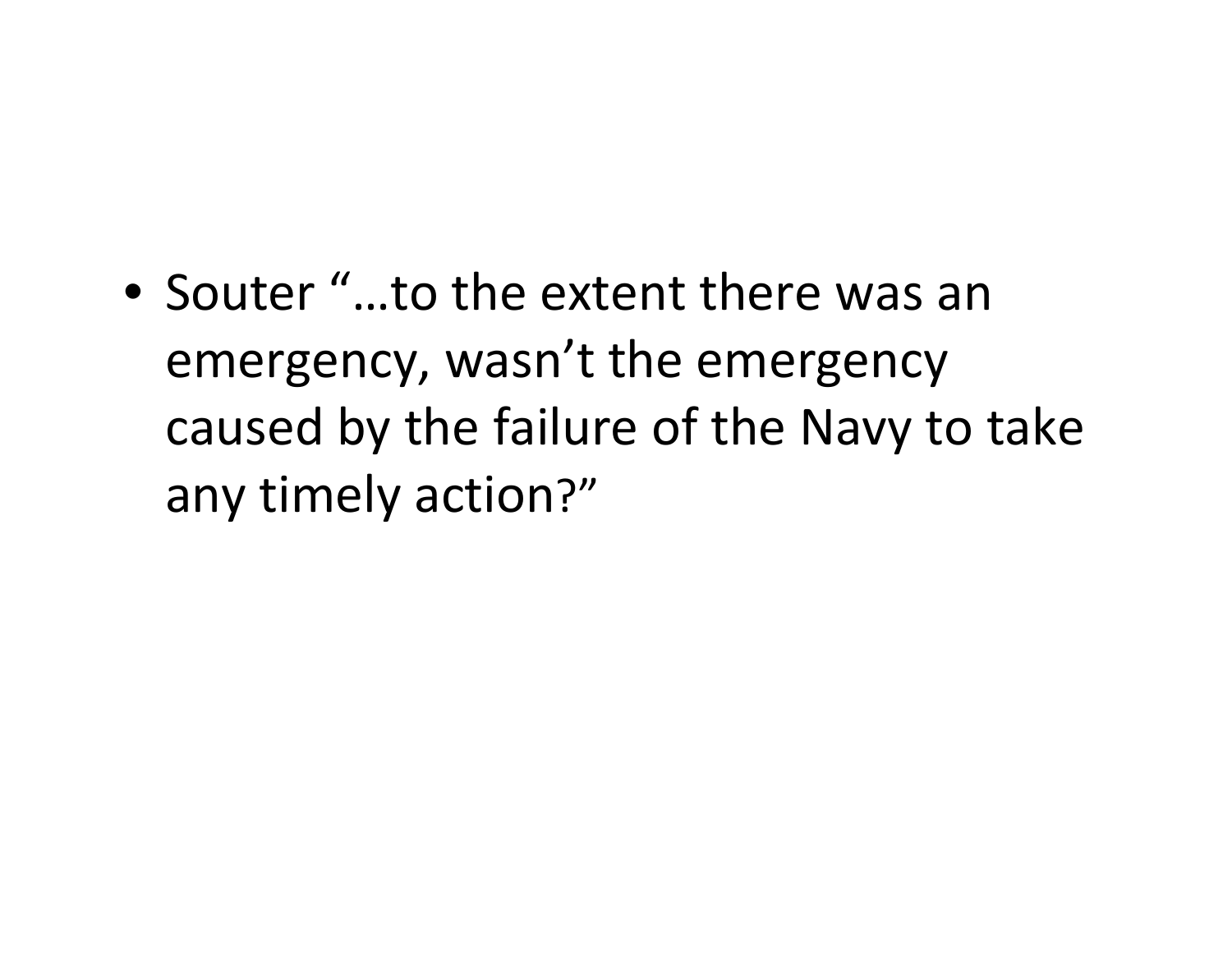#### CEQ authority ‐ continued

–—Kennedy "By the time this case got back to the (district) court…the President made <sup>a</sup> determination that this was in the paramount interest of the United States. The Defense and Commerce department jointly had made <sup>a</sup> determination that this is necessary, for the national defense….they certainly must be given great weight by the district court in determining whether to continue the injunction…"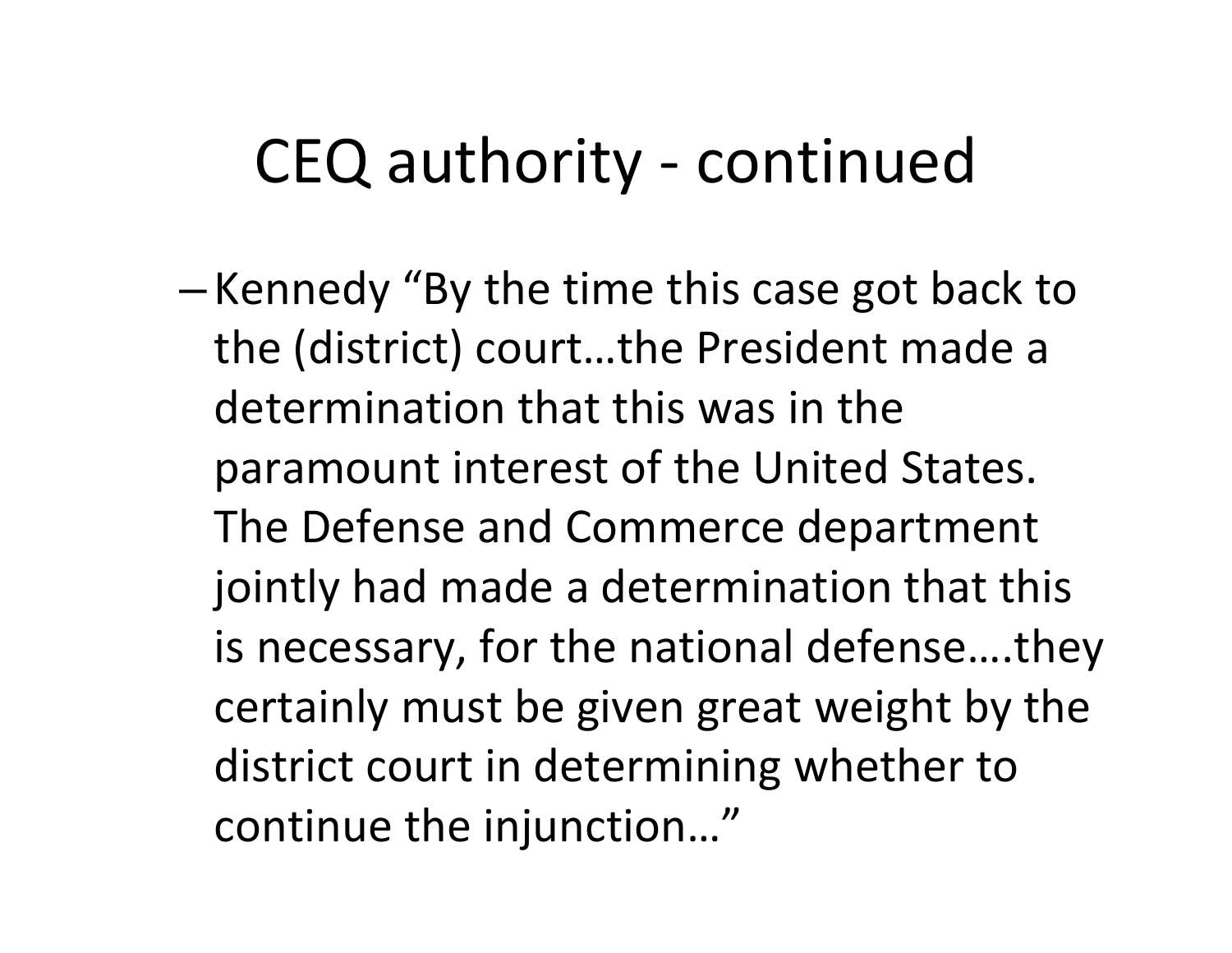## Preliminary Injunction Criteria

- D.Ct. issued PI
- $\bullet$ • 9<sup>th</sup> C. upheld
- U.S. claimed error in criteria used by courts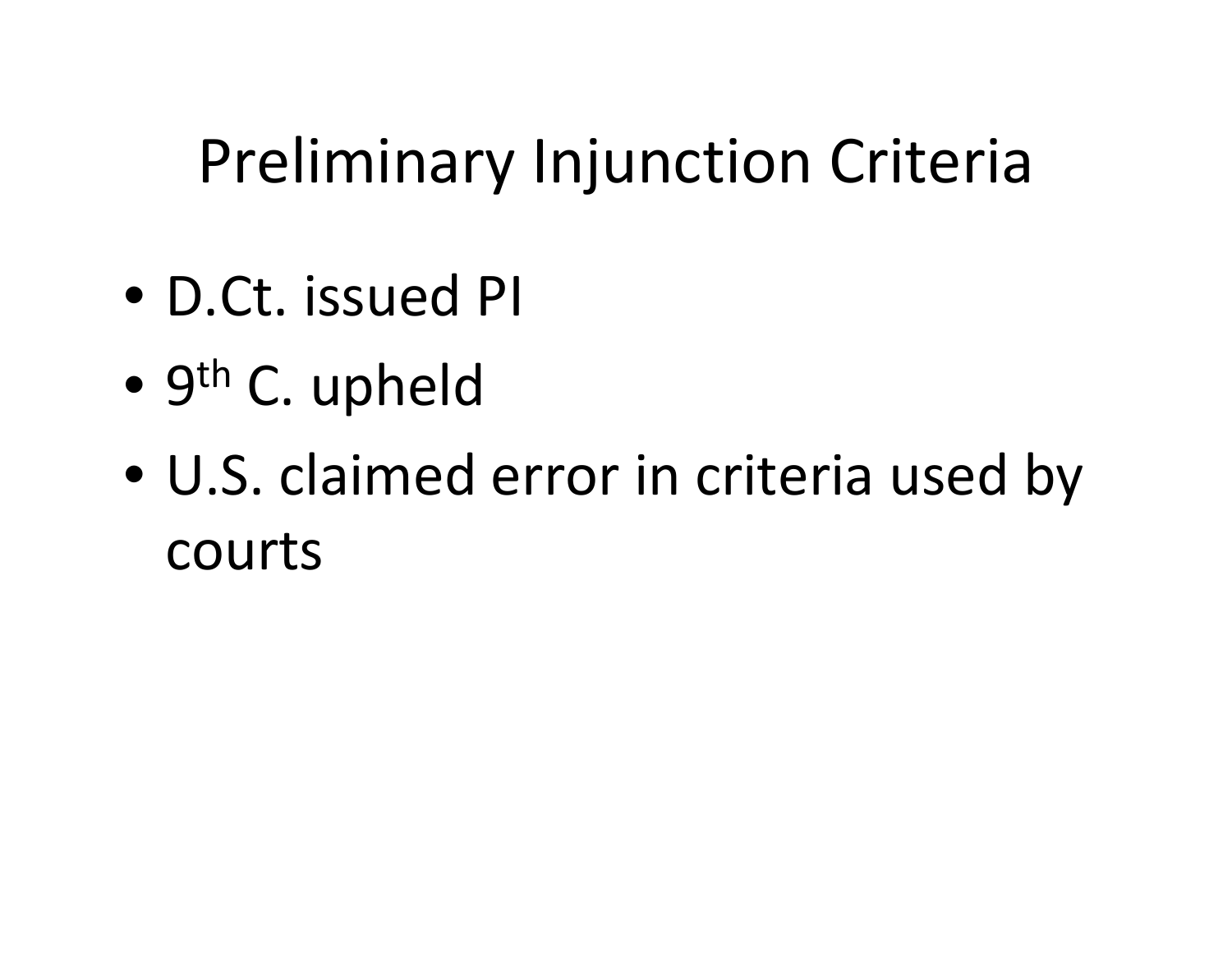### Balance of Equities ‐ PI

- D. Ct. no balancing analysis; 9<sup>th</sup> C. upheld, added its own analysis
- NRDC: D. Ct. found record support that training not affected by conditions in PI; declarations by scientists
- U.S.: Congress balanced equities in MMPA military trumps in some cases; must consider national defense findings of President and CNO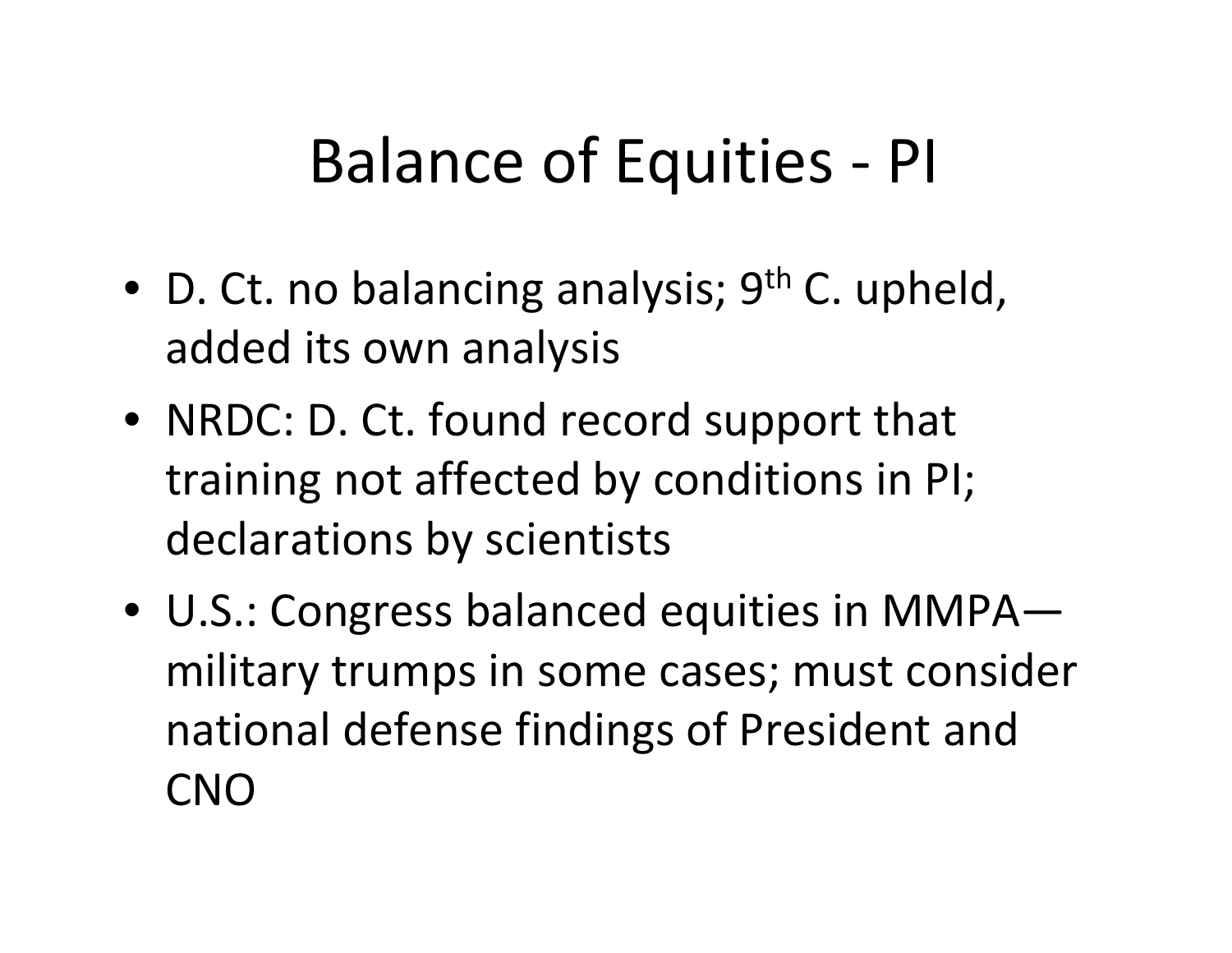#### Equities ‐ continued

• Roberts: "… at no point …did the district judge undertake <sup>a</sup> balancing of the equities putting on one one side the potential for harm to marine mammals that she found…and …the potential that a North Korean diesel electronic submarine will get within range of Pearl Harbor undetected. Now I think that's <sup>a</sup> pretty clear balance."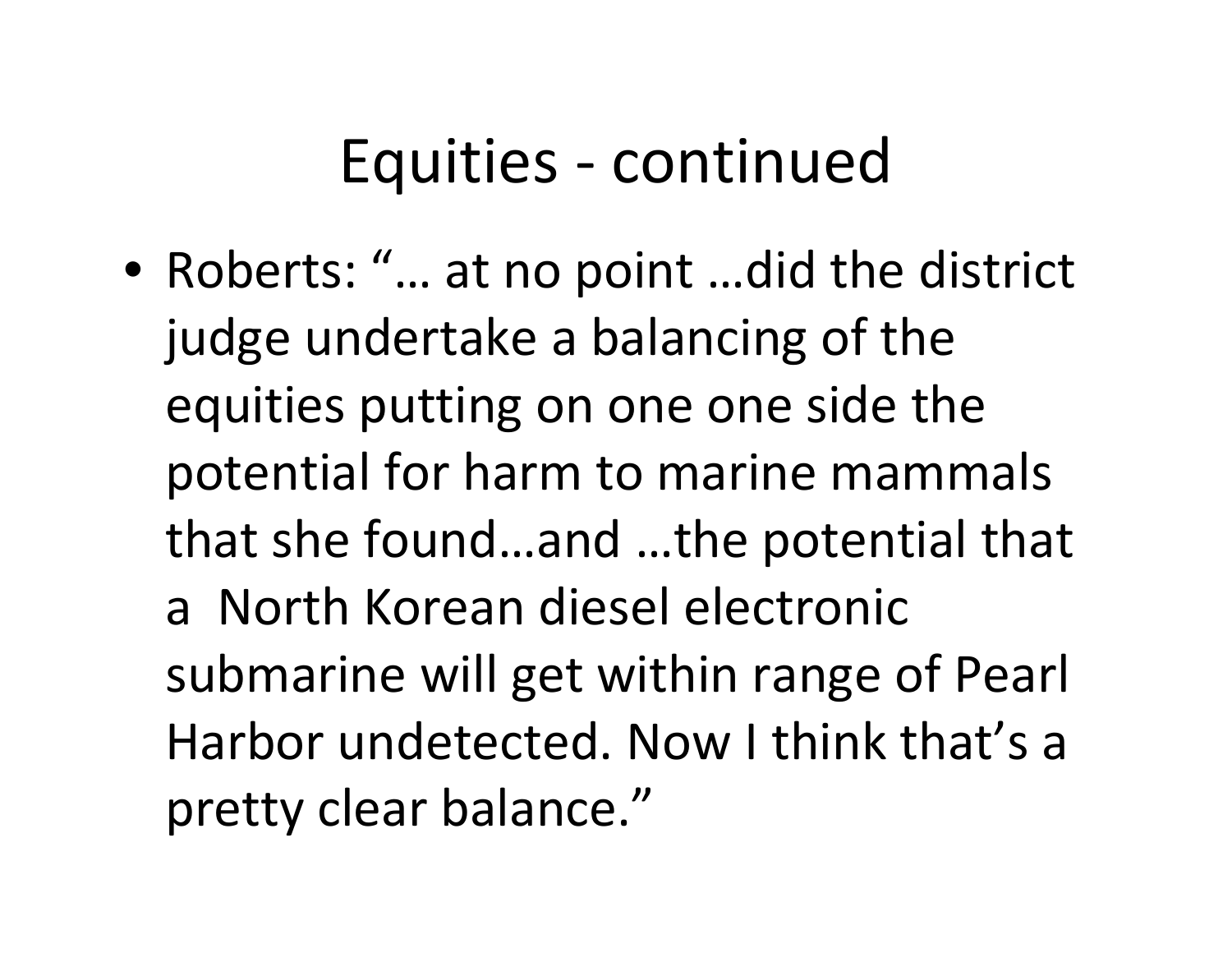## Injury to Navy ‐ PI

- D. Ct. "near certainty" of irreparable harm to marine mammals, no irreparable harm to Navy; 9<sup>th</sup> C. upheld, using possibility of harm
- U.S. claimed irreparable harm to Navy / national security, objected to mere possibility of harm to marine mammals
- Souter "…certainly there's no harm (to the Navy) in this case, the error was harmless."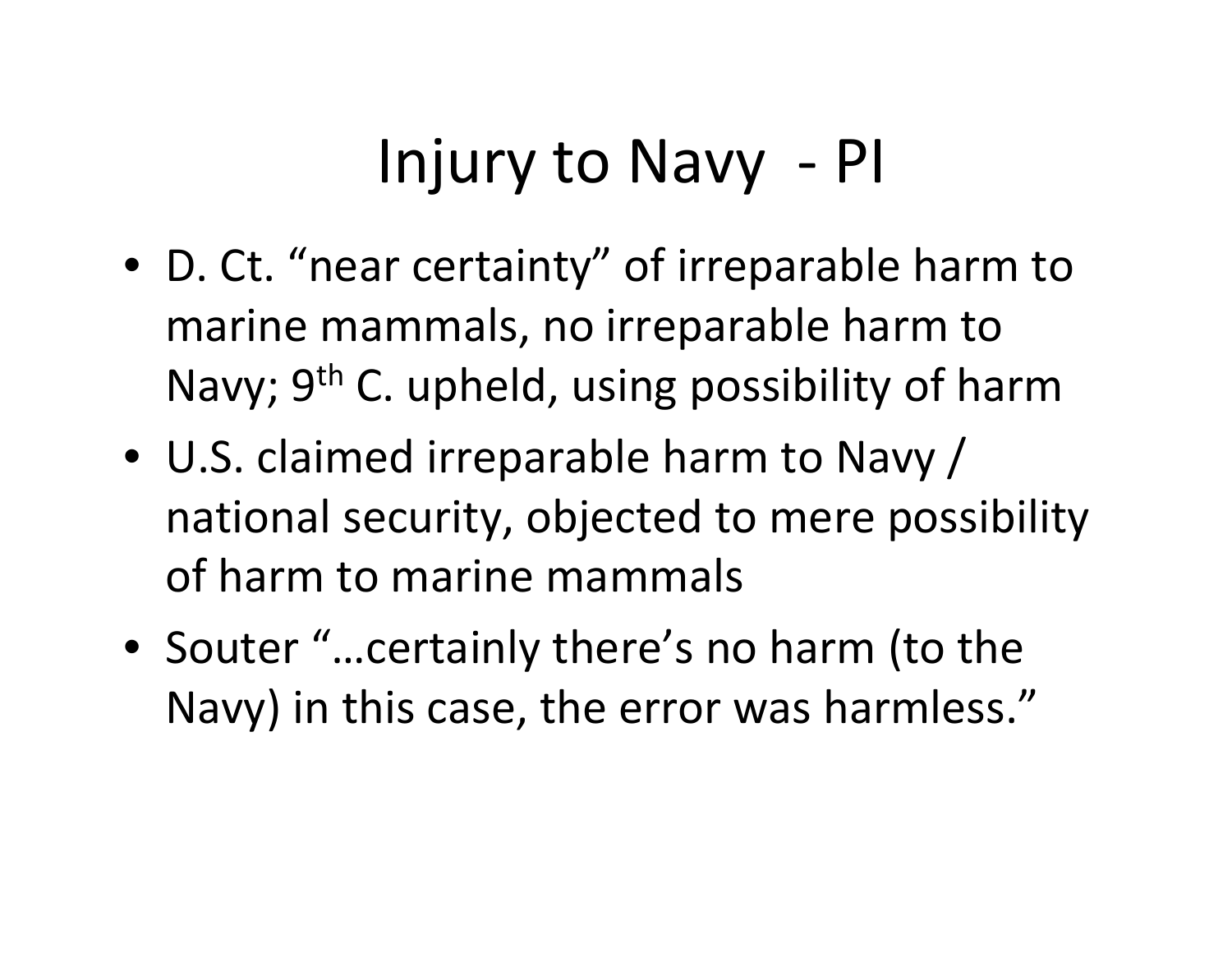#### INJURY to Plaintiff ‐ PI

- Need showing of irreparable harm to plaintiff for standing to seek PI
- 9<sup>th</sup> C. addressed found sufficient harm for PI
- U.S.: objected, not sufficient injury to plaintiff to support PI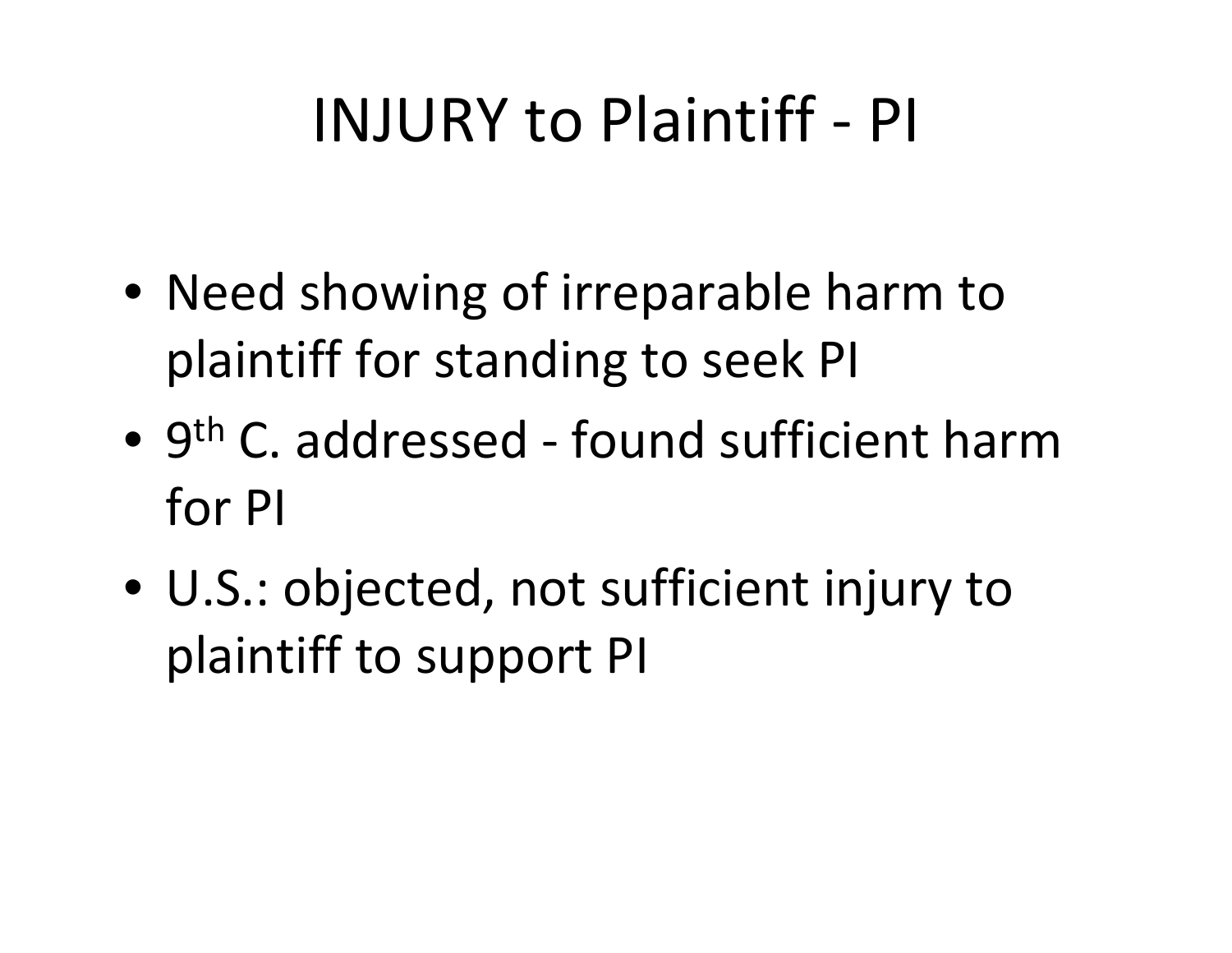## Injury to plaintiff ‐ continued

- Kennedy "…let's assume people have standing."
- Breyer "I wouldn't…"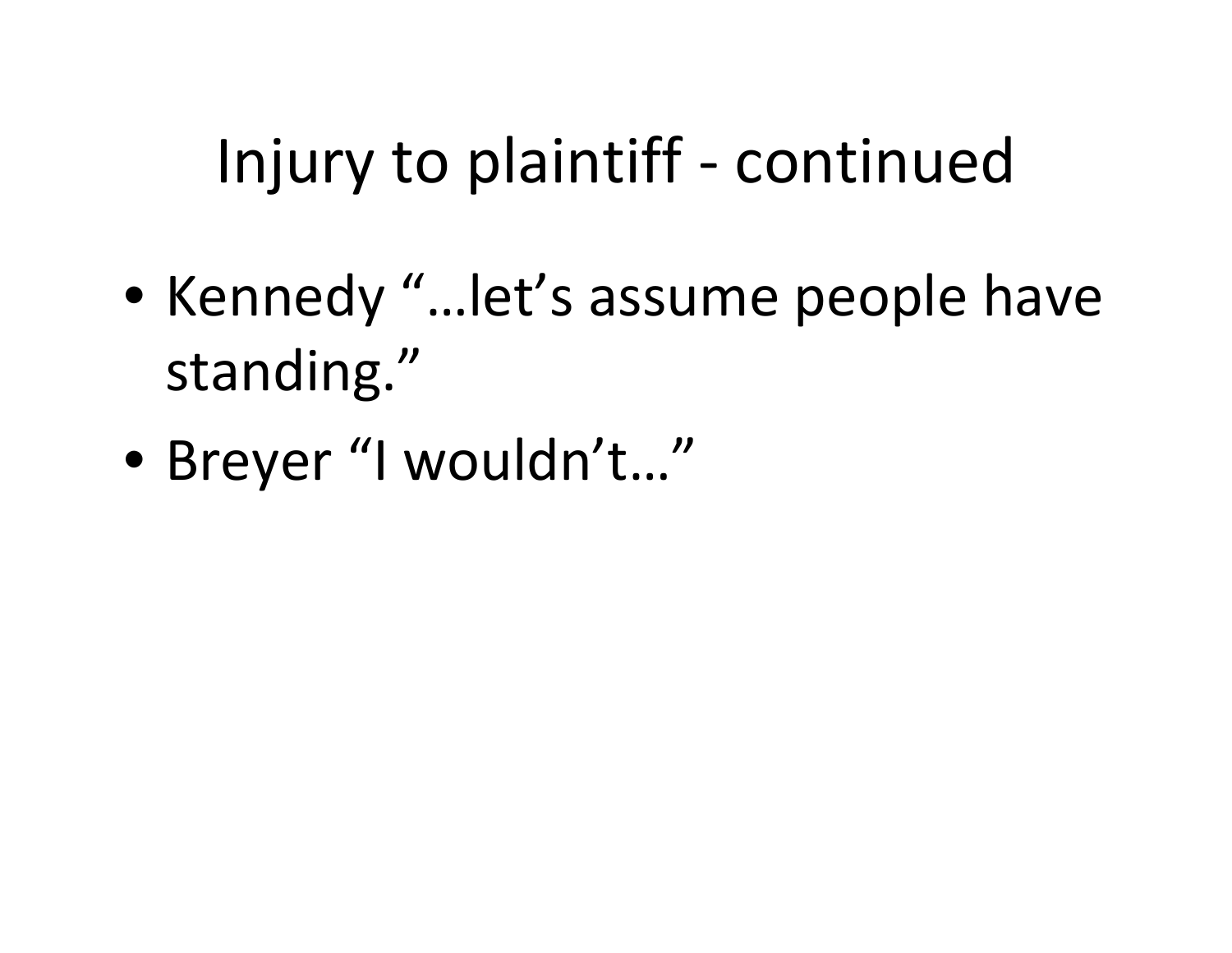### Injury to plaintiff ‐ continued

• Scalia "…procedural injury alone is not the kind of injury that confers standing"; "irreparable harm…for purposes of the injunction… refers to the same harm that is the harm which is the basis for standing, is it not?"; "The whole country can complain about the failure to issue an EIS. That is not the kind of injury that gives standing."